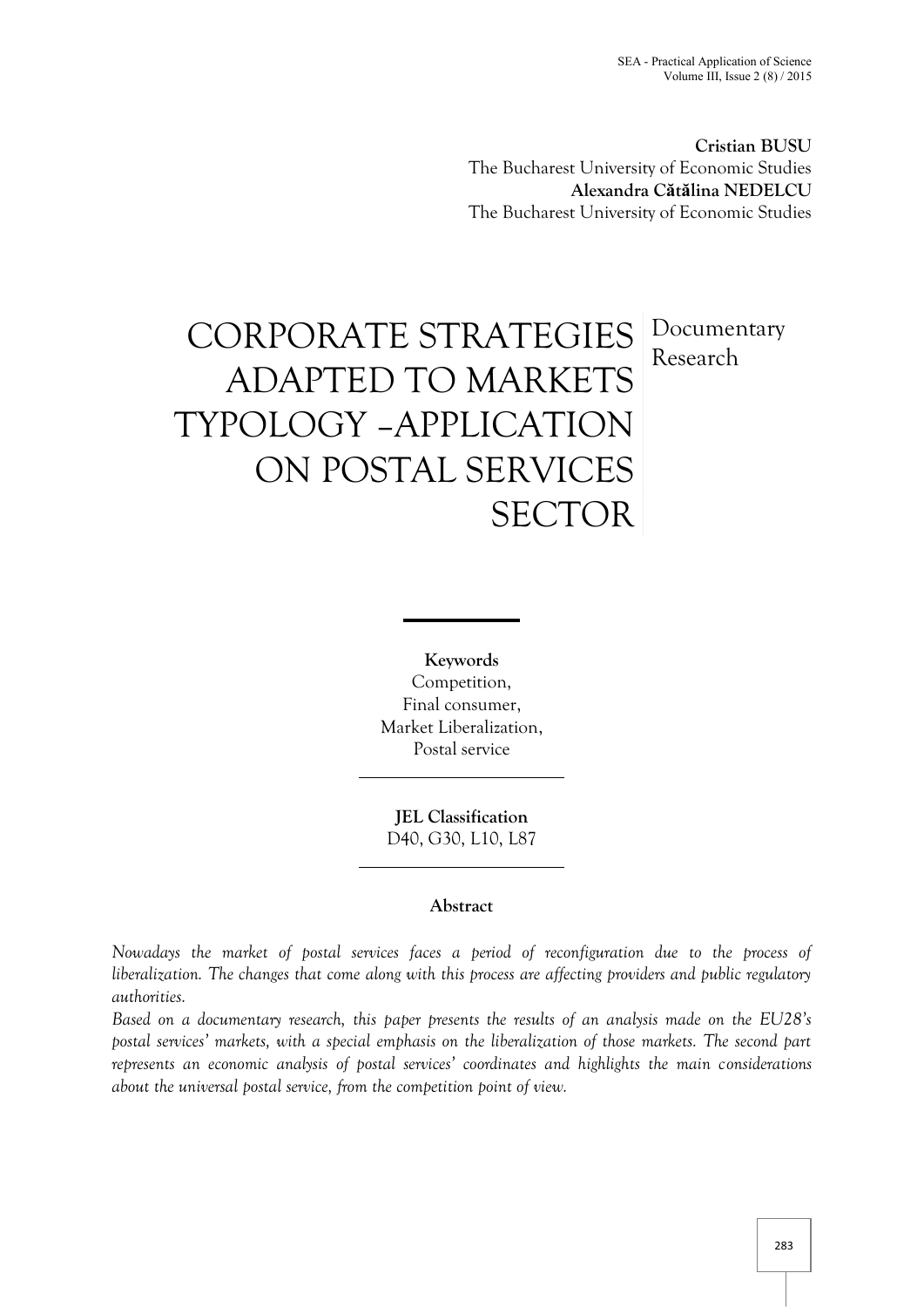#### **Introduction**

Postal services' market has a special regime due to the fact that the players on this market are entities, which are part of ministries, or state owned legal persons (Mägli et al, 2010). Organizationally speaking, what is characteristic to postal companies is the use of labor force to a great extent; some of these companies are among the largest ones, although their revenues are quite low (Clifton and Díaz-Fuentes, 2010).

This market has to comply with the basic goals of the European Union, that is the liberalization of all services in order to create a single market. (Sepp and Ernits, 2012) In Europe, the beginnings of the 1990s have witnessed the actions previous to creating a single postal market (Kujačić et al, 2011). The Green Paper on the development of a single market of postal services represents an important evolution of this sector, just like the year 1997, when was issued Directive 97/67/CE (of the European Parliament and the Council) on common norms needed for the development of postal services, Community internal market and improvement of the service quality, twice amended later by Directives 2002/39/EC and 2008/6/EC. Further more, the Treaty of Lisbon has three new provisions that might have an impact on the postal services' market by: assigning new responsibilities to the European Council and Parliament in setting the rules that would govern the market of general interest economic services and a new approach on general interest services by including them in the category of common values (Fratini, 2011).

The current trend on the postal services' national markets is determined by the process of complete liberalization which led to a market reconfiguration (Lăzărescu, 2011). This trend is supported by previous examples that have revealed the multiple, positive effects of this process on consumers. In this context, the examples of Germany, Holland, France or Great Britain, on the complete liberalization of postal services' markets are clear, highlighting the positive effects of these measures on the users of such services, and implicitly on the final consumer. Liberalized market leads to challenges that affect both providers and public regulatory authorities (Calzada et al, 2009).

#### **Postal Service Market Liberalisation**

The liberalisation of EU's postal services' market has been done according to the community regulations, while the applicable legislation is mainly concentrated in the Treaty, postal directives and the Notice from the Commission on the application of the competition rules to the postal sector and on the assessment of certain state measures relating to postal services.

Following the Treaty provisions, the European Commission and national competition authorities

have to ensure that the monopolies on postal services comply with the competition rules, so as to provide maximum benefits for consumers and limit any distortion effects that might affect them. Applying article 102 from the EU Treaty, the European Commission, acting as a guardian of it, will ensure that the monopoly power will not be used for extending a protected, dominant position also on liberalised activities or for unjustified discrimination, in favour of large clients and against small users. In the same time, the monopolies on postal services, granted for crossborders services, must not be used in the purpose of creating or maintaining unlawful agreements on rates, that lead to prejudicies of the economic agents' interests and those of the European consumers. Having in mind these considerations, any behaviour of one or more economic agents, that might negatively affect the trade between Member States, is incompatible with the common market, which refers to preventing, constraining, distorting competition and/or abuse of dominant position on internal market or on a semnificant share of it. From the point of view of delivering internal correspondence, as well as from the perspective of national distribution of incoming, external correspondence, the territories of Member States represent distinct geographic markets, mainly due to the exclusive rights of the economic operators and the restrictions imposed on providing postal services. Each of these markets represents a semnificant part of the internal market. In what the product markets are concerned, the differences in practice between Member States show that is absolutely necessary to acknowledge the existence of more distinct markets in some cases. The distinction between the product different markets refer, among others, to special or exclusive granted rights. Based on different market conditions and regulations from Member States and also on the harmonized frame created by the Postal Directive, in assessing actual cases it is considered that there is a certain number of distinct markets for the product, such as collecting, sorting, transporting and distributing correspondence, advertisments by mail and external correspondence. These markets may be totally or partially liberalised in a certain number of Member States.

High speed delivery service is different from the traditional services, included in the definition of the relevant product market, due to its added value. High speed delivery service has more characteristics, beside collecting, transporting, faster and more reliable distribution of postal sendings, such as providing some or all the additional services: guaranteeing delivery to a specific date; collecting from the sender's address; direct delivery to the recipient; possibility of changing destination and recipient during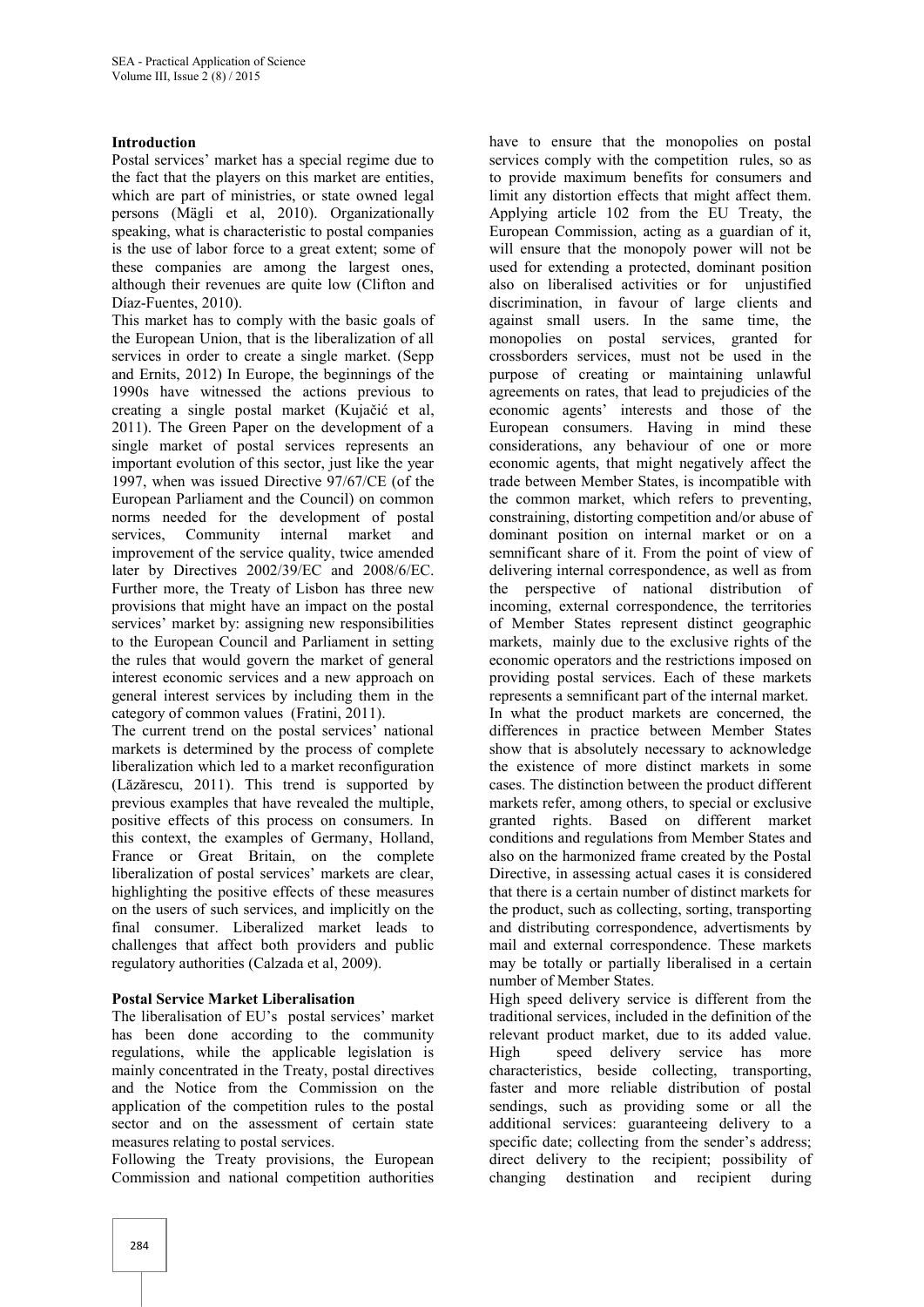transportation; delivery confirmation to the sender; controlling and checking the track of sendings; customized service for clients and providing a service range adapted to the clients' needs. Usually, clients are willing to pay more on such kind of service. As defined by the Postal Directive, the reserved services may include high speed delivery of national mail sendings within the established price and weight limits.

## **Customer-based strategies**

Without prejudicing the definition of reserved services, as defined by Postal Directives, in the case of general mail service, different activities that are acknowledged and answer to different needs should be considered as distinct markets, that is: collecting and sorting correspondence market, correspondence transport market and, at last, correspondence distribution market (incoming internal or external correspondence). A similar approach took place in the USA, by making a clear distinction between the correspondence transport market and the one of exclusive access to persons' mailboxes (Andrews, 2011).

In this context, there is a clear need of making the distinction between different categories of clients. Private customers ask for different products or services as a single integrated service. Commercial customers are actually looking for replacing different components of the final service by other solutions that, in some cases, are provided by different economic operators or subcontracted to these. Commercial customers want to make the right balance between the advantages and disadvantages of self-provided services, in comparison to those provided by postal service provider. The existing monopolies limit the offer of such special services, that otherwise would be individually offered, according to the market conditions. This market reality supports the idea according to which collecting, sorting, transporting and distributing postal sendings represent different markets. From the point of view of competition law, the distinction between these markets is highly important. That is the case of external correspondence, whose collecting and transporting are carried on by a postal services' provider, other than the one that provides distribution. It is also the case of internal correspondence – the majority of postal services' providers allow to their important clients to do the sorting of bulk correspondence, in exchange of price cuts, based on their public rates. In these conditions, depositing, collecting and payment way also vary a lot. Nowadays, large companies' internal correspondence is carried on by dealers, that prepare and sort the correspondence before sending it to the postal services' provider, for final distribution. It is acknowledged that all postal services' providers allow certain types of downstream access, to their postal network,

allowing or even asking that the (sorted) correspondence is stored in a shipping or sorting center. In most cases, this activity allows a greater reliability (the service quality), bypassing all the failure sources in the postal network from upstream.

## **Corporate strategies on the Postal Market**

Due to exclusive rights granted to a provider, in most of the Member States, this is the entity that controls the whole territory of that particular state and helds a dominant position on the national market of correspondence sendings' delivery. Distribution is the user oriented service, that allows important savings and the operator that provides such a service is also on a dominant position on correspondence services' (which includes collecting, sorting and transporting), in the majority of cases. Beside that, the company that provides delivery service, especially when the same company also uses the buildings of the postal office, is easily seen and thus, it represents the first choice. In Member States, the dominant position also includes services like recorded sendings or special distribution services and/or certain segments of packages market.

Even more, an abuse might be limiting the efficiency of that particular service on the consumers' expense. When a Member State grants exclusive rights to a particular service provider and this provider does not offer those services or does not meet the required standards and thus it does not bring satisfaction to the customers, as its competitors would do; in this case, by granting exclusive rights, the Member State prevents the competitors of that service provider from delivering that specific service, because they are not in the position of doing that. That is especially the case of high speed delivery services' market, because of the measures taken in order to protect the postal service, that induce restrictions in providing other distinct services on distinct or neighbouring markets. Thus, the European Commission has asked more Member States to remove the restrictions that rise from granting exclusive rights on providing high speed delivery services by the large, international high speed delivery companies. Another possible type of abuse refers to providing a

poor quality service and not making use of the latest technological updates in the field. This affects the customers, natural or legal persons that do not have the possibility of choosing a specific offer that meets best their needs, according to the quality of the provided service. For example, a report drafted for the Commission (UFC — Que choisir, Postal Services in the EU), by external experts, has revealed that without competition, the public postal services' providers have not managed to make any semnificant progess in setting standards for dimensions and weights. This report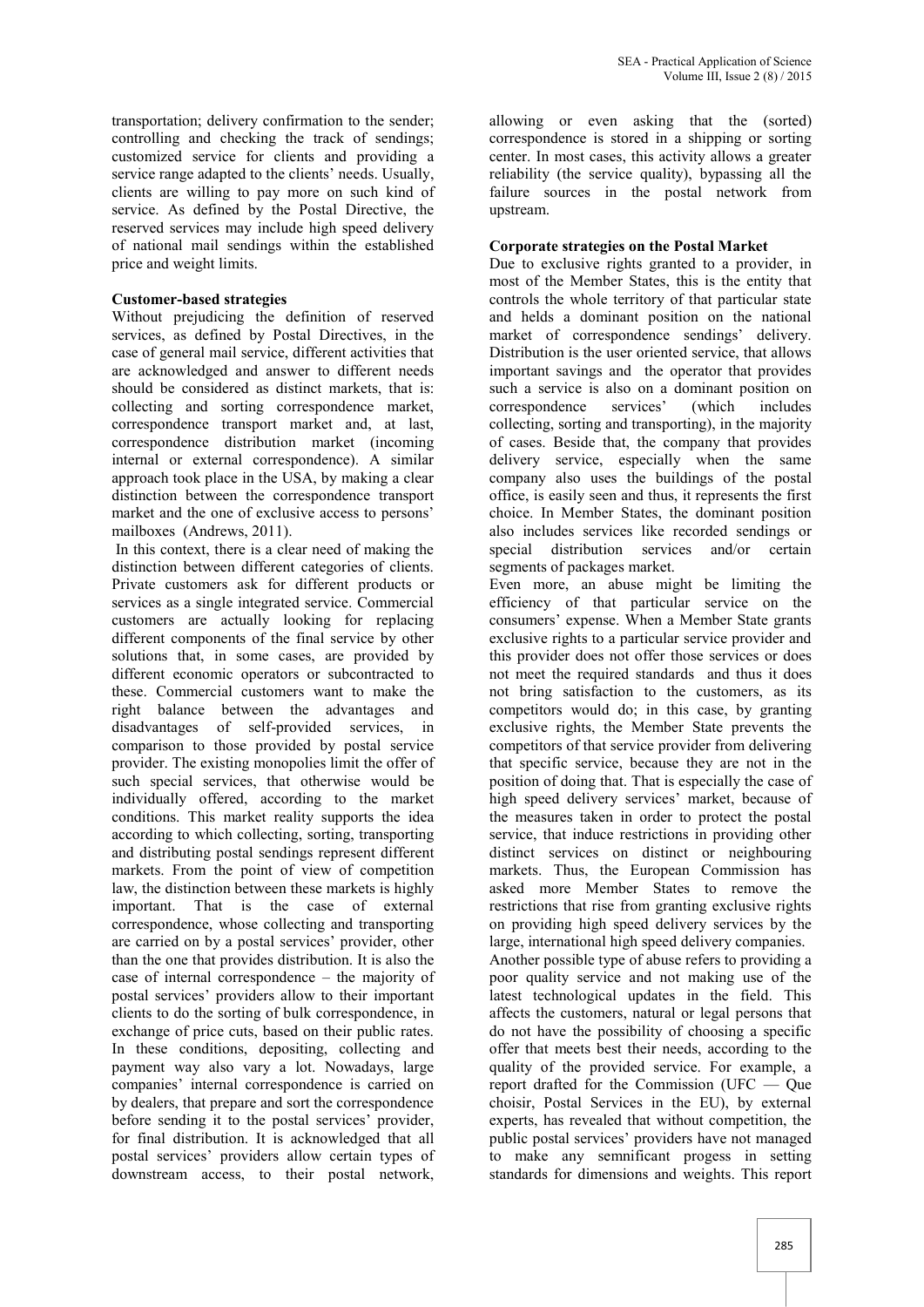has clearly shown that certain postal services' providers made use of hidden, cross-subsidies between reserved and unreserved services; according to this study this fact explains the majordifferences in price range in the case of different Member States, which affects private law users, most of the times, that use reserved services and whose prices are higher than necessary; these companies do not meet the criteria for getting price cuts.

All these examples have clearly shown that when postal services' providers benefit from granting special or exclusive rights, they might decrease the service quality and they do no take all these measures that would improve the quality standards of that particular service. Decades ago, in many Member States, the customers could count on receiving in the afternoon the letters had been previously sent in the morning. Since then, we have witnessed a continuous degradation of this service quality – this is clearly shown in the number of postmen' daily shifts that decreased from 5 to 1 (or two, in some Member States). The exclusive rights granted to postal services' providers led to poor quality services, because it prevented other companies from entering on this market and thus stimulate competition. Unlike the companies open to competition, those postal services' providers have not managed to compensate wage increases and working time partial reduction, by making use of the new technologies. In what the international postal services are concerned, this study has shown that these need a semnificant quality inprovement in their services, so that they would meet the needs of their clients, especially of those that cannot afford to use messaging or sending by fax services, provided by other companies. Independent assessements have revealed an improvement in the quality standards in the case of the priority correspondence.

The Treaty provisions state that an unjustified refusal of providing a service represents an abuse that the Treaty forbids. Such a behaviour would lead to a service limitation, and in the event it would be applied only to certain users, it would result in discrimination – applying unequal conditions to equal performances. In the majority of Member States, the providers of postal services allow dealers the access to different access points in their postal networks. The access conditions and especially the rates are often confidential and might lead to applying discriminating conditions. In what the postal services are concerned, Member States have to make sure that their legislation does not encourage postal services' providers to make unjustified differences in applying conditions or exclude certain companies.

In the case in which a company helds a dominant position on the market, it has the right to defend its position, by competing with its rivals, and it has an

incredible responsibility – not to suplimentary decrease the competition level that still exists on the market. Exclusion practices may be targeted against existing competitors on the market or have the intention of preventing the access of new competitors on the market. Examples of such illegal conduct include, on behalf of a company that represents the unique or the dominant source of providing a product or controls the access to a technology or essential infrastructure: refusal of selling, as a way of eliminating a competitor, ruining prices and selective price cuts, delivery agreements, as a means of eliminating competitors, discrimination, as part of a larger frame of monopoly behaviour oriented towards excluding competitors and the systems of exclusion refunds.

#### **Economic coordinates of EU28's postal services**

Competition is also distorted by subsidizing open competition activities, more exactly by cutting costs, out of reserved services. This behaviour may be equivalent to an abuse on behalf of a company that helds a dominant position in the EU. Beside that, the users of monopoly regulated activities have to bear the costs that do not strictly derrive from providing such services.

Comparing the existing data, at the level of the EU, we might state that there are 2 very important aspects when customers have to choose a specific service included in the area of the universal postal service, that is: the time needed for sending correspondence and the actual rates. The situation registered in the case of these 2 indicators, at the level of EU 28, is presented in Table no 1 and Table no 2. From the information presented above, it is clearly shown that Romania, as a Member State, has the lowest rates in delivering envelopes of less than 20 g in weight. Customers are satisfied with the delivery time registered in countries like Luxembourg, Holland, Slovakia, Finland and Germany, that rank the first positions in their preferences.

A study from Norway has revealed that households and small firms prefer to pay higher prices than accepting Saturday as a day-off in postal services, which means a longer period of time, needed for correspondence. (Lindhjem and Pedersen, 2012)

Most of the times, distorting competition on postal services' market has direct and immediate effects on the quality of the services offered by providers and customers are the ones affected the most, no matter if they are natural or legal persons. In this sense, the decision practice of the European Commission and the competition authorities from the Member States gives clear examples on sanctioning the abusive behaviour of universal services' providers, so that competition is restored. In Romania, where the postal services' market is running the liberalisation process, the national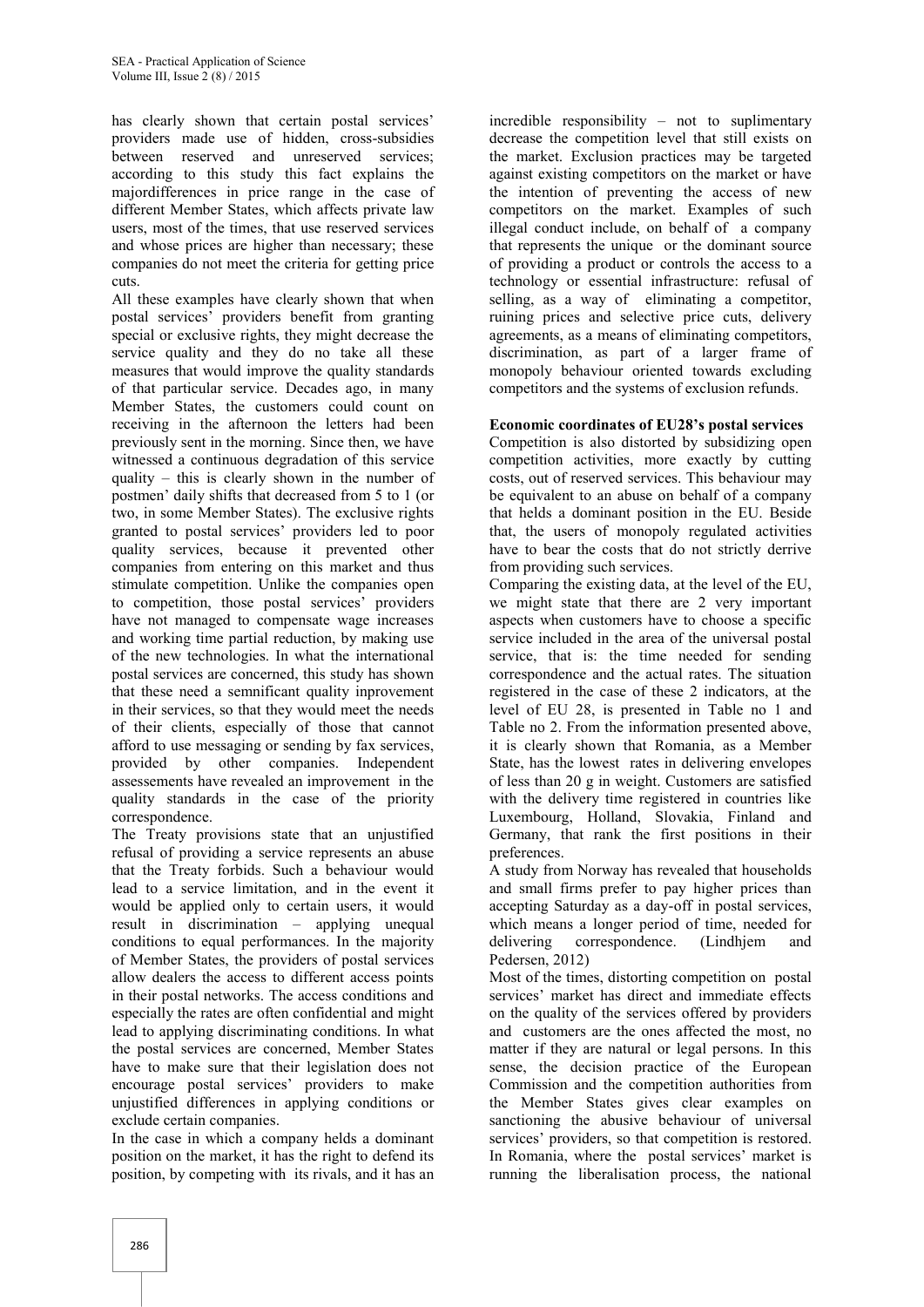provider of postal services makes use of its dominant position which might cause negative effects on the final consumer. The competition on Romanian market was restored in the moment when Romanian competition authorities sanctioned the abusive conduct of the national company - Poșta Română (Romanian Post) (the Decision of the Competition Council no. 52/2010).

#### **Conclusions**

Concluding, we consider useful to state that new economic operators will have the opportunity of providing their services once the postal services' market will open to competition, even if the market liberalisation means certain efforts, at national level. In practice, liberalisation proved to be useful, because it led to pressure on competitors, that had to improve the quality of their standards. Positive effects are obvious in the case of consumers from the countries that liberalised the market. Further more, all the obligations derived from providing the universal service will ensure full coverage of the national territory and the customers' access to reasonable prices.

#### **Acknowledgement**

This work was cofinanced from the European Social Fund through Sectoral Operational Programme Human Resources Development 2007- 2013, project number POSDRU/159/1.5/S/134197 "Performance and excellence in doctoral and postdoctoral research in Romanian economics science domain".

#### **Reference list**

- [1] Andrews, L.T., 2011. Going Postal: What Can Reform do for You?, *William and Mary Business Law Review*, 2(2), pp 356- 400.
- [2] Calzada, J., Jaag, Ch., Trinkner, U., 2009. Universal Service Auctions in Liberalised Postal Markets, *Swiss Economics Working*

*Paper 0014*, Zürich: Swiss Economics SE AG, pp. 1-22.

- [3] Clifton, J., Díaz-Fuentes, D., 2010. From National Monopoly to Multinational: Consequences for work in the Public Services in Europe, *International de Organizaciones Review,* 4, pp. 107-127.
- [4] European Commission, 1998. *Notice from the Commission on the application of the competition rules to the postal sector and on the assessment of certain State measures relating to postal services*, Official Journal, C39/2.
- [5] Fratini, A., 2011. The universal postal service after the Lisbon Treaty: a true step forward?, *Review of Network Economics,* 10 (3).
- [6] Kujačić, M., Šarac, D., Marković, D., Jovanović, B., 2011. Providing universal postal service in developing countries, *African Journal of Business Management,* 5(4), pp. 1158-1165.
- [7] Lăzărescu, C., 2011. Piaţa Postală din România [Romanian Postal Market],<br>Studia Universitatis "Vasile Goldis" *Studia Universitatis Arad*, 21, pp. 488-492.
- [8] Lindhjem, H., Pedersen, S., 2012. Should Publicly Funded Postal Services be Reduced? A Cost-Benefit Analysis of the Universal Service Obligation in Norway, *Review of Network Economics*, 11(2).
- [9] Mägli, M., Jaag, Ch., Finger, M., 2010. Regulatory Governance Costs in Network Industries: Observations in Postal Regulation, *Swiss Economics Working Paper 0018*, Zürich: Swiss Economics SE AG, pp. 1-25.
- [10]Sepp, J., Ernits, R., 2012. The Liberalisation of the Postal Service Market in Estonia and Its Effect on Competition, *Discussions on Estonian Economic Policy: Theory and Practice of Economic Policy*, 20 (2), pp. 293-305.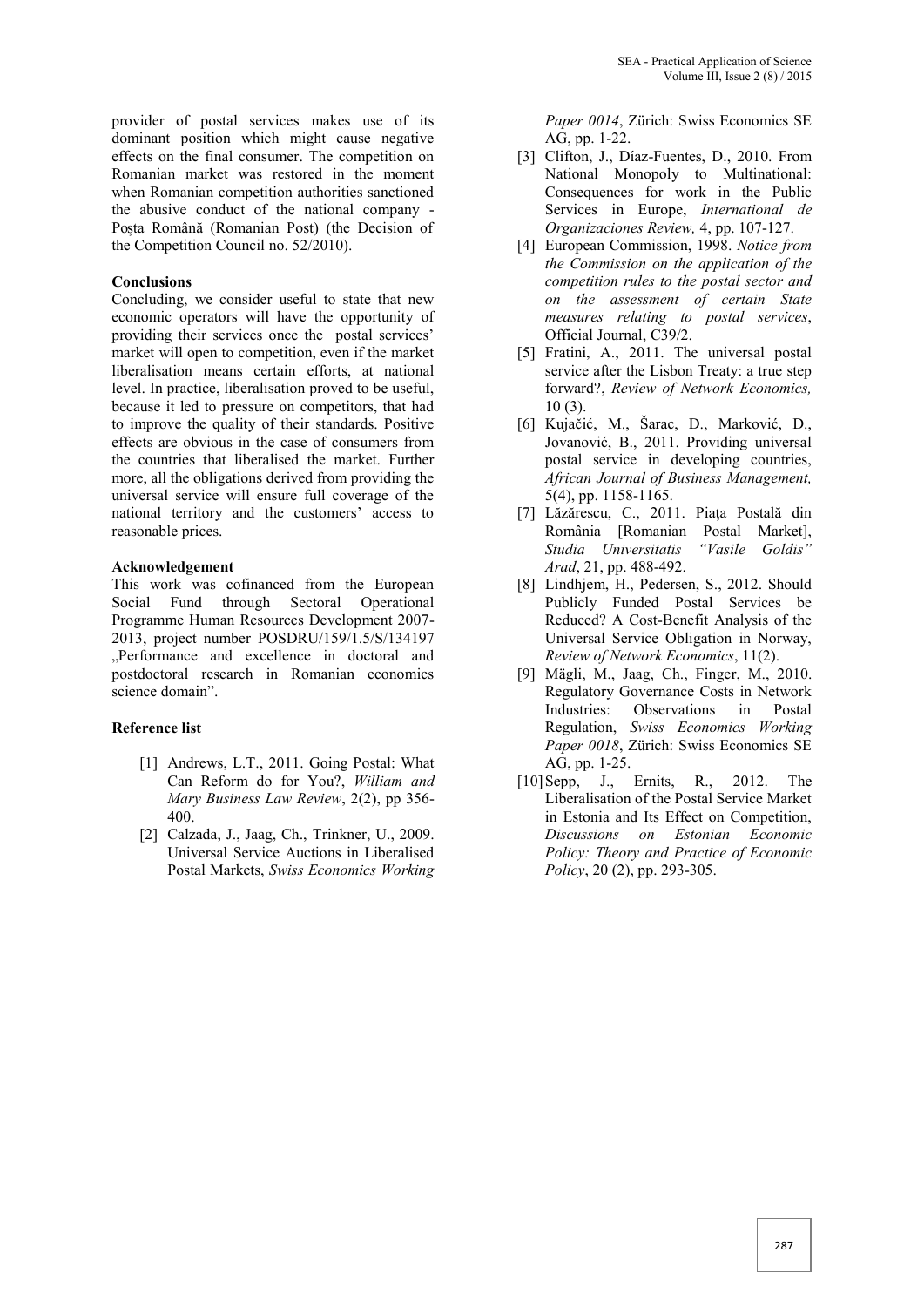# *Appendices*

| Beners achivery in unic funiversal postal service all cap |      |      | $P1$ contage material in $B0$ |      |      |
|-----------------------------------------------------------|------|------|-------------------------------|------|------|
| Country                                                   | 2006 | 2007 | 2008                          | 2009 | 2010 |
| <b>Belgium</b>                                            | 92.0 | 92.5 | 93.8                          | 93.2 | 93.3 |
| <b>Bulgaria</b>                                           |      |      | 68.8                          | 84.2 | 83.6 |
| <b>Czech Republic</b>                                     | 94.1 | 89.2 | 90.6                          | 92.1 | 93.2 |
| Denmark                                                   | 94.1 | 93.2 | 93.7                          | 95.7 | 93.3 |
| Germany                                                   | 95.0 | 95.6 | 95.0                          | 94.0 | 94.0 |
| <b>Estonia</b>                                            | 90.5 | 90.6 | 91.5                          | 93.8 | 92.7 |
| <b>Ireland</b>                                            | 72.0 | 77.0 | 79.0                          | 84.0 | 85.0 |
| Greece                                                    | 77.7 | 78.9 | 79.9                          | 81.5 | 87.7 |
| Spain                                                     | 87.0 | 88.9 | 90.4                          | 92.5 | 91.2 |
| France                                                    | 81.2 | 82.5 |                               |      | 83.4 |
| <b>Italy</b>                                              | 88.1 | 88.6 |                               |      |      |
| Cyprus                                                    | 63.6 | 68.3 | 76.3                          | 89.9 | 90.0 |
| Latvia                                                    | 92.5 | 95.6 | 96.1                          | 96.3 | 97.3 |
| Lithuania                                                 | 67.8 | 57.9 | 75.6                          | 74.6 | 65.0 |
| Luxembourg                                                | 97.3 | 97.4 | 98.1                          | 97.9 | 98.0 |
| Hungary                                                   | 91.8 | 92.3 | 92.7                          | 93.1 | 93.7 |
| <b>Malta</b>                                              | 93.4 | 95.0 | 93.9                          | 95.3 |      |
| <b>Netherlands</b>                                        | 96.6 | 96.3 | 96.2                          | 95.2 |      |
| Austria                                                   | 95.9 | 96.1 | 96.3                          |      | 95.4 |
| Poland                                                    | 68.2 | 77.2 | 66.3                          | 52.7 | 53.4 |
| Portugal                                                  | 92.6 | 94.7 | 95.0                          | 95.2 | 94.7 |
| Romania                                                   | 66.2 | 71.8 | 19.5                          | 46.2 | 52.6 |
| Slovenia                                                  | 88.0 | 88.4 | 92.0                          | 93.9 | 95.5 |
| Slovakia                                                  | 96.5 | 96.2 | 96.1                          | 96.0 | 96.8 |
| Finland                                                   | 96.0 | 95.0 | 95.0                          | 93.5 | 91.1 |
| <b>Sweden</b>                                             | 94.2 | 94.5 | 94.9                          | 95.7 | 93.7 |
| <b>United Kingdom</b>                                     | 93.7 | 85.2 | 93.0                          | 87.9 | 87.9 |
| Croatia                                                   | 98.0 | 71.8 | 72.1                          | 76.7 | 86.9 |

Table No. 1 *Letters' delivery in time (universal postal service area) – percentage indicator in EU 28*

*Source.* Eurostat

| Table No. 2 |  |
|-------------|--|
|-------------|--|

*Rates in EUR for delivering letters that weigh less than 20 g in EU 28*

| 2005<br>2006<br>2009<br>2010<br>2004<br>2007<br>2008<br>Country<br>0.50<br>0.50<br>0.52<br>0.52<br>0.54<br>0.59<br>0.69<br><b>Belgium</b><br><b>Bulgaria</b><br>0.23<br>0.46<br>0.51<br>0.51<br>0.40<br>0.38<br>0.40<br>0.20<br>0.25<br>0.26<br>0.27<br>0.74<br>0.60<br>0.60<br>0.64<br>0.74<br>0.74<br>0.74<br><b>Denmark</b><br>0.55<br>0.55<br>0.55<br>0.55<br>0.55<br>0.55<br>0.55<br><b>Germany</b><br>0.28<br>0.28<br>0.28<br>0.35<br>0.35<br>0.35<br>0.35<br>Estonia<br>0.48<br>0.48<br>0.48<br>0.55<br>0.55<br>0.55<br>0.55<br><b>Ireland</b><br>0.58<br>0.49<br>0.52<br>0.54<br>0.57<br>0.58<br>0.50<br>Greece<br>0.27<br>0.30<br>0.30<br>0.34<br>0.30<br>0.31<br>0.32<br><b>Spain</b><br>0.53<br>0.54<br>0.54<br>0.57<br>0.53<br>France<br>0.60<br>0.60<br>0.60<br>0.60<br><b>Italy</b><br>0.34<br>0.35<br>0.34<br>0.34<br>0.34<br>0.34<br>0.34<br><b>Cyprus</b><br>0.23<br>0.22<br>0.32<br>0.29<br>0.31<br>0.50<br>0.56<br>Latvia<br>0.29<br>0.29<br>0.29<br>0.45<br>0.45<br>0.46<br>Lithuania<br>0.45<br>0.50<br>0.50<br>0.50<br>0.50<br>0.50<br>0.50<br>0.53<br>Luxembourg<br>0.36<br>0.36<br>0.34<br>0.38<br>0.40<br>0.36<br>0.38<br>Hungary<br>0.16<br>0.14<br>0.19<br>0.19<br>0.19<br>Malta<br>0.16<br>0.19<br>0.44<br>0.44<br>0.39<br>0.39<br>0.39<br>0.44<br>0.44<br><b>Netherlands</b><br>0.55<br>0.55<br>0.55<br>0.55<br>0.55<br>0.55<br>0.55<br>Austria | Rans in DOR for activering teners that weightess than 20 g in DO 20 |      |      |      |      |      |      |      |
|------------------------------------------------------------------------------------------------------------------------------------------------------------------------------------------------------------------------------------------------------------------------------------------------------------------------------------------------------------------------------------------------------------------------------------------------------------------------------------------------------------------------------------------------------------------------------------------------------------------------------------------------------------------------------------------------------------------------------------------------------------------------------------------------------------------------------------------------------------------------------------------------------------------------------------------------------------------------------------------------------------------------------------------------------------------------------------------------------------------------------------------------------------------------------------------------------------------------------------------------------------------------------------------------------------------------------------------------------------------------------|---------------------------------------------------------------------|------|------|------|------|------|------|------|
|                                                                                                                                                                                                                                                                                                                                                                                                                                                                                                                                                                                                                                                                                                                                                                                                                                                                                                                                                                                                                                                                                                                                                                                                                                                                                                                                                                              |                                                                     |      |      |      |      |      |      |      |
|                                                                                                                                                                                                                                                                                                                                                                                                                                                                                                                                                                                                                                                                                                                                                                                                                                                                                                                                                                                                                                                                                                                                                                                                                                                                                                                                                                              |                                                                     |      |      |      |      |      |      |      |
|                                                                                                                                                                                                                                                                                                                                                                                                                                                                                                                                                                                                                                                                                                                                                                                                                                                                                                                                                                                                                                                                                                                                                                                                                                                                                                                                                                              |                                                                     |      |      |      |      |      |      |      |
|                                                                                                                                                                                                                                                                                                                                                                                                                                                                                                                                                                                                                                                                                                                                                                                                                                                                                                                                                                                                                                                                                                                                                                                                                                                                                                                                                                              | <b>Czech Republic</b>                                               |      |      |      |      |      |      |      |
|                                                                                                                                                                                                                                                                                                                                                                                                                                                                                                                                                                                                                                                                                                                                                                                                                                                                                                                                                                                                                                                                                                                                                                                                                                                                                                                                                                              |                                                                     |      |      |      |      |      |      |      |
|                                                                                                                                                                                                                                                                                                                                                                                                                                                                                                                                                                                                                                                                                                                                                                                                                                                                                                                                                                                                                                                                                                                                                                                                                                                                                                                                                                              |                                                                     |      |      |      |      |      |      |      |
|                                                                                                                                                                                                                                                                                                                                                                                                                                                                                                                                                                                                                                                                                                                                                                                                                                                                                                                                                                                                                                                                                                                                                                                                                                                                                                                                                                              |                                                                     |      |      |      |      |      |      |      |
|                                                                                                                                                                                                                                                                                                                                                                                                                                                                                                                                                                                                                                                                                                                                                                                                                                                                                                                                                                                                                                                                                                                                                                                                                                                                                                                                                                              |                                                                     |      |      |      |      |      |      |      |
|                                                                                                                                                                                                                                                                                                                                                                                                                                                                                                                                                                                                                                                                                                                                                                                                                                                                                                                                                                                                                                                                                                                                                                                                                                                                                                                                                                              |                                                                     |      |      |      |      |      |      |      |
|                                                                                                                                                                                                                                                                                                                                                                                                                                                                                                                                                                                                                                                                                                                                                                                                                                                                                                                                                                                                                                                                                                                                                                                                                                                                                                                                                                              |                                                                     |      |      |      |      |      |      |      |
|                                                                                                                                                                                                                                                                                                                                                                                                                                                                                                                                                                                                                                                                                                                                                                                                                                                                                                                                                                                                                                                                                                                                                                                                                                                                                                                                                                              |                                                                     |      |      |      |      |      |      |      |
|                                                                                                                                                                                                                                                                                                                                                                                                                                                                                                                                                                                                                                                                                                                                                                                                                                                                                                                                                                                                                                                                                                                                                                                                                                                                                                                                                                              |                                                                     |      |      |      |      |      |      |      |
|                                                                                                                                                                                                                                                                                                                                                                                                                                                                                                                                                                                                                                                                                                                                                                                                                                                                                                                                                                                                                                                                                                                                                                                                                                                                                                                                                                              |                                                                     |      |      |      |      |      |      |      |
|                                                                                                                                                                                                                                                                                                                                                                                                                                                                                                                                                                                                                                                                                                                                                                                                                                                                                                                                                                                                                                                                                                                                                                                                                                                                                                                                                                              |                                                                     |      |      |      |      |      |      |      |
|                                                                                                                                                                                                                                                                                                                                                                                                                                                                                                                                                                                                                                                                                                                                                                                                                                                                                                                                                                                                                                                                                                                                                                                                                                                                                                                                                                              |                                                                     |      |      |      |      |      |      |      |
|                                                                                                                                                                                                                                                                                                                                                                                                                                                                                                                                                                                                                                                                                                                                                                                                                                                                                                                                                                                                                                                                                                                                                                                                                                                                                                                                                                              |                                                                     |      |      |      |      |      |      |      |
|                                                                                                                                                                                                                                                                                                                                                                                                                                                                                                                                                                                                                                                                                                                                                                                                                                                                                                                                                                                                                                                                                                                                                                                                                                                                                                                                                                              |                                                                     |      |      |      |      |      |      |      |
|                                                                                                                                                                                                                                                                                                                                                                                                                                                                                                                                                                                                                                                                                                                                                                                                                                                                                                                                                                                                                                                                                                                                                                                                                                                                                                                                                                              |                                                                     |      |      |      |      |      |      |      |
|                                                                                                                                                                                                                                                                                                                                                                                                                                                                                                                                                                                                                                                                                                                                                                                                                                                                                                                                                                                                                                                                                                                                                                                                                                                                                                                                                                              |                                                                     |      |      |      |      |      |      |      |
|                                                                                                                                                                                                                                                                                                                                                                                                                                                                                                                                                                                                                                                                                                                                                                                                                                                                                                                                                                                                                                                                                                                                                                                                                                                                                                                                                                              |                                                                     |      |      |      |      |      |      |      |
|                                                                                                                                                                                                                                                                                                                                                                                                                                                                                                                                                                                                                                                                                                                                                                                                                                                                                                                                                                                                                                                                                                                                                                                                                                                                                                                                                                              | Poland                                                              | 0.42 | 0.50 | 0.51 | 0.55 | 0.60 | 0.45 | 0.49 |